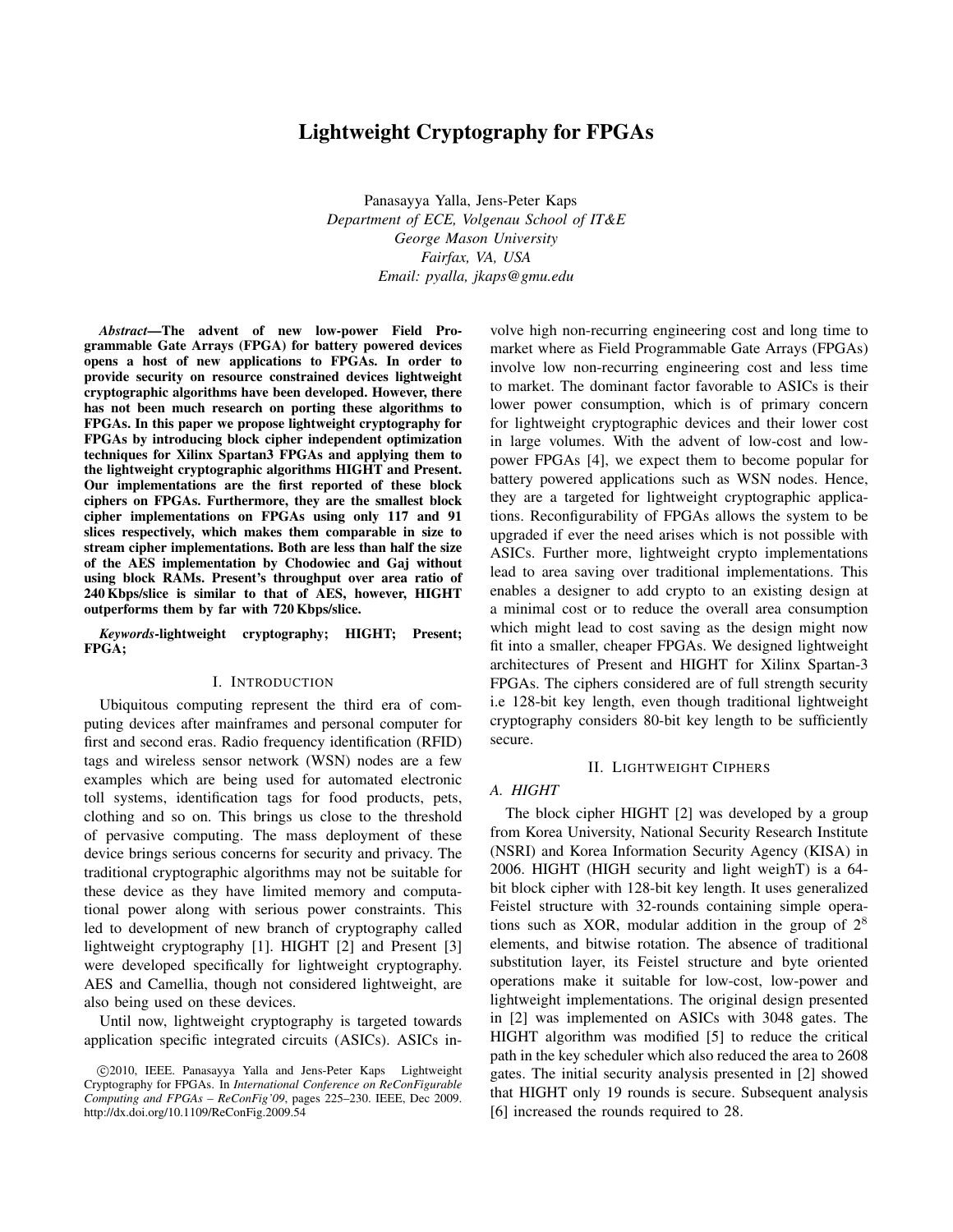

Figure 1. 12-bit Shift Register

## *B. Present*

Present is an ultra-lightweight block cipher proposed by A. Bogdanov, L.R. Knuden and G. Leander et al. [3]. Present is a 31-round Substitution-Permutation (SP) network with a block size of 64-bit and 80-bit or 128-bit key lengths. In this paper a 128-bit key length is considered. Present was designed by incorporating some features of Serpent [7] and Data Encryption Standard (DES) [8] which demonstrated excellent performance in hardware. The nonlinear substitution layer, i.e. S-box in Present is similar to that of Serpent and the linear permutation layer to that of DES. The original Present proposal provides a basic security analysis [3]. Further-more, analysis was performed in [9], [6] and [10] showing that 31-round Present with 31-rounds is considered secure.

## III. OPTIMIZATION TECHNIQUES

Designing compact architectures in FPGAs depends on effective use of architectural features provided in the targeted FPGAs. Xilinx Spartan-3 FPGAs have features such as Look Up Table (LUT) based 16-bit shift register (SRL16) and Distributed Random Access Memory (DRAM) which can be employed to improve the performance and decrease the area of a given design by an order of magnitude. Our techniques can be adapted to similar features provided by other FPGA vendors.

## *A. Xilinx Spartan-3 FPGA Architecture*

*1) FPGA Structure:* The fundamental logic unit in Xilinx FPGAs is a slice, which contains mainly two four input LUTs and two flipflops. Half the slices of a chip are called SLICEMs. Their LUTs can be configured as 16-bit shift registers (SRL16) or as 16-bit distributed RAMs called DRAMs.

*2) Shift Register (SRL16):* The number of slices required for implementing a shift register depends on the number of bits to be stored and the number of taps. Taps are positions of a shift register where data can be written to or read from. Each tap is configured as a flipflop. Fig. 1 shows an example of a 12-bit shift register with taps at bits 5, 4, 3, and 0. The synthesis tool infers SRL16s when a shift register is described in hardware descriptive language (HDL) without reset. Otherwise it builds a shift register from flipflops.

*3) Distributed RAM (DRAM):* DRAMs offer fast and localized memory. They can be cascaded for realizing deeper memories with minimal penalty on timing. Distributed RAM supports two types of memories: single-port RAM and dual-port RAM. Both have synchronous write and either synchronous or asynchronous read. The area depends on the number of output bits and memory depth. Depending on the specific logic synthesis tool used, DRAMs can be instantiated directly or inferred based on the hardware description of RAMs with no reset.

## *B. Plaintext and Key Storage*

The most area consuming components of cryptographic algorithms are data and key storage. DRAM and shift register are two options for efficient memory implementation. In order to develop lightweight architectures, the algorithm implementations are scaled down to use either an 8-bit or a 16-bit datapath. Key and data are loaded either 8-bits or 16-bits depending on the implementation. Loading into shift register is simpler as the number of control bits needed are less as compared to DRAM which needs addressing. The size of the address increases with the number of words to be stored in DRAM. On the other hand, the control bits of shift register are independent of size of the data it stores. However, some ciphers require intermediate data values. For example in the case of Camellia [11], multiple values from disparate locations are required to perform a single computation. This makes use of DRAM more appropriate. In our cipher implementations of Present, plaintext is stored in a shift register as data is needed in a regular order. In case of HIGHT, plaintext is stored in DRAM due to its generalized feistel structure. The key scheduling in ciphers Camellia, HIGHT and Present involve shifting of key which make use of shift register more apt. However, the key in HIGHT is need in a different order during initial and final transformations compared to round operations which is difficult to accomplish with a shift register. In this case, a DRAM is used to store the key.

## *C. Control Logic*

Finite State Machines (FSM) are used for realizing the control logic of complex systems. Traditionally, FSMs are implemented using flipflops and combinational logic. However, this type of FSM implementation is complex and not efficient. The use of RAM blocks for sequential logic led to ROM-based FSM implementations which have been shown to be efficient [12], [13], [14]. The control signals for each operation are combined to one control word. These control words are stored in a memory location which can be accessed by an address. DROMs are inferred by holding the write signal low for DRAMs. ROM- based FSMs have additional advantages. The maximum frequency at which a ROM-based FSM operate is independent of the complexity of the circuit. This method is also proved to save power [15]. For our HIGHT and Present architectures, the control signals are generated by a counter and some additional logic. The size of the control word is reduced by removing any control signals which repeat a short sequence of values many times, such as control signals for round operations, from the main controller and assigning them to a sub-controller. We use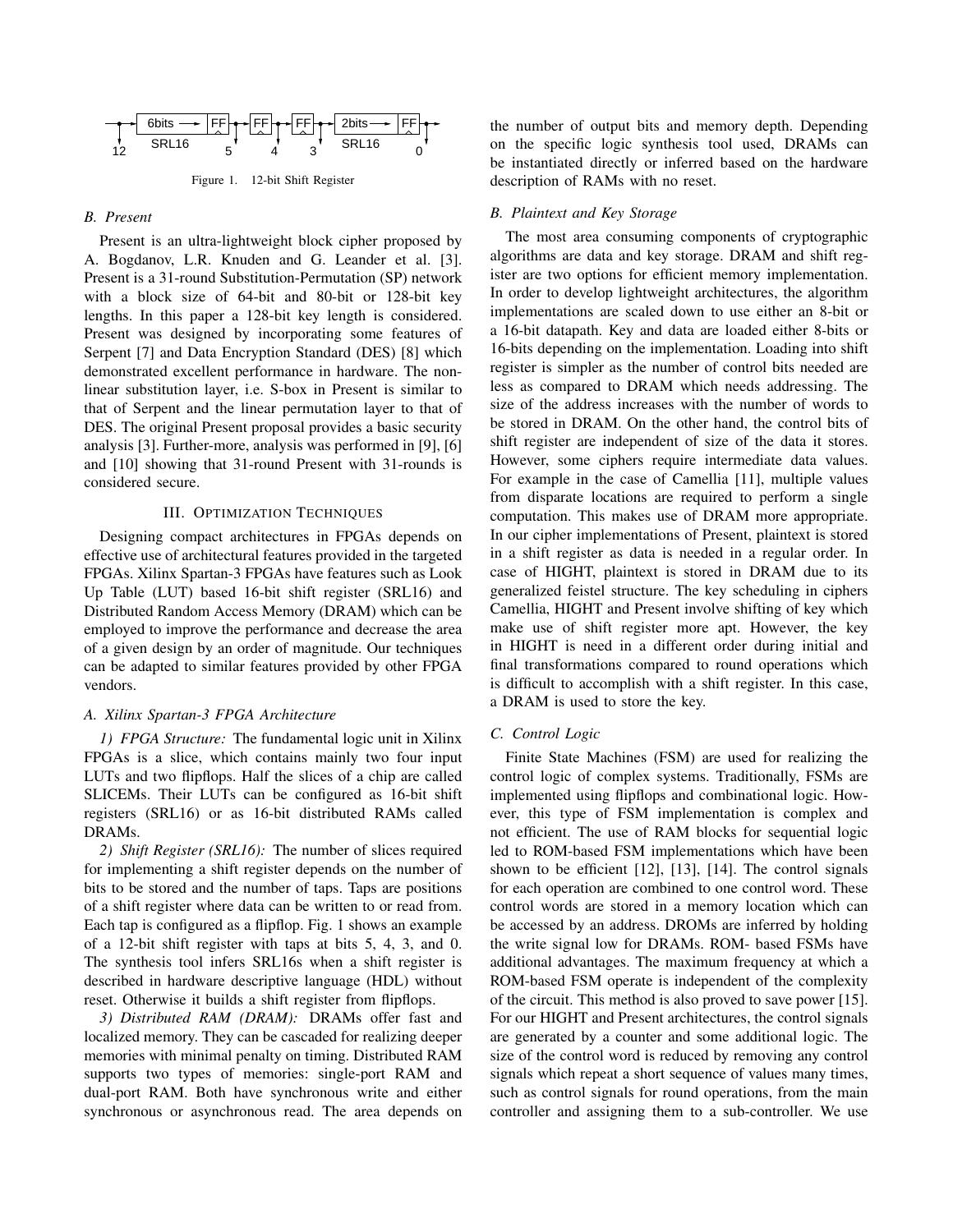

Figure 2. HIGHT

this technique for camellia where the control signals for round function *f* are generated by a sub-controller called F-controller.

#### IV. HIGHT

## *A. Algorithm*

The HIGHT algorithm consists of 32-rounds with initial and final transformations before the first and after the last rounds respectively. The plaintext *P* and ciphertext *C* are split into eight 8-bit blocks  $P_7, \cdots, P_0$  and  $C_7, \cdots, C_0$  and the original key *K* into sixteen 8-bit blocks  $K_{15}, \cdots, K_0$ .

The initial transformation uses the four whitening key bytes  $WK_0$ ,  $WK_1$ ,  $WK_2$ , and  $WK_3$  to transform a plain text *P* into the input of first round function,  $X_0 = X_{0,7}$  ||  $\cdots \parallel X_{0,0}$ . In the final transformation, the data is shifted towards right and transforms  $X_{32} = X_{32,7} \parallel \cdots \parallel X_{32,0}$  into cipher text *C* by with the four whitening keys  $WK_4$ ,  $WK_5$ ,  $WK_6$  and  $WK_7$ . Both transformations performs a XOR or modular addition as shown in Fig. 2a) and Fig. 2c). The eight 8-bit whitening keys for initial and final transformation  $WK_7, \dots, WK_0$  are generated using Eq. (1).

For 
$$
0 \leq l, m \leq 7
$$

$$
WK_l \leftarrow K_{12+l}, \quad WK_{l+4} \leftarrow K_l \tag{1}
$$

$$
SK_{16*l+m} \leftarrow K_{(m-l) \bmod 8} \boxplus \delta_{16*l+m} \qquad (2)
$$

$$
SK_{16*l+m+8} \leftarrow K_{((m-l) \text{ mod } 8)+8} \boxplus \delta_{16*l+m+8} \tag{3}
$$

The round function uses two auxiliary functions  $F_0$  and  $F_1$  described in Eq. (4) and (5) respectively, along with XOR and modular addition operations. The two functions  $F_0$  and  $F_1$  provide bitwise diffusion which is similar to linear transformation from  $GF(2)^8$  to  $GF(2)^8$ . The round function transforms the input  $X_i = X_{i,7} \parallel \cdots \parallel X_{i,0}$  into  $X_{i+1} = X_{i+1,7} \parallel \cdots \parallel X_{i+1,0}$  for  $i = 0, \cdots, 31$ , which is shown in Fig. 2b).

The  $i^{th}$  round key  $RK_i$  consists of four 8-bit subkeys  $SK_{4*i}$ ,  $SK_{4*i+1}$ ,  $SK_{4*i+2}$ , and  $SK_{4*i+3}$  which are generated through Eq. (2) and (3). The 7-bit constants  $\delta_0$ ,  $\cdots$ ,  $\delta_{127}$ are generated by the 7-bit LFSR h. The characteristic polynomial of h is  $x^7 + x^3 + 1$  in  $\mathbb{Z}_2$  with a period of  $2^7 - 1 = 127$ . The initial value of h is set to  $1011010_2$ .

$$
F_0(x) = x^{\lll 1} \oplus x^{\lll 2} \oplus x^{\lll 7} \tag{4}
$$

$$
F_1(x) = x^{\lll 3} \oplus x^{\lll 4} \oplus x^{\lll 6} \tag{5}
$$

#### *B. Lightweight Architecture of HIGHT*

We reduce the area consumption for HIGHT by scaling the 64-bit algorithm to 8-bit and apply optimizations described in Section III. This reduction does not come at the cost of temporary storage or multiplexers.

*1) Data Storage :* The round function involves shifting which suggest that a shift register is the most efficient solution for data storage. However, the generalized Feistel structure of HIGHT leads to a misalignment of data when a shift register is used. Realignment requires additional clock cycles. This reduces the throughput and the more complex logic increases the area consumption. Therefore, we use a DRAM which is more efficient both in terms of area and latency. A dual-port DRAM is used as the round function requires two 8-bit blocks of data for computing one 8-bit block. The shifting involved in round function is accomplished by addressing. The addresses needed for all operations are generated by using three 3-bit multiplexers M6, M7, and M8, 2-bit and 3-bit adders, 12-bit shift register SR and a 3-bit counter C3 shown in Fig 3. The address from M8 is used for both reading and writing while M7 is used only for reading. The control signals for all operations are generated by using a 5-bit counter and some logic functions.

*2) Round Function, Initial and Final Transformations:* The addresses for round function are generated by shift register (SR) and a 3-bit adder. The initial values of SR required for first round are computed by using 2 LSB bits of C3. The addresses for the next round are generated by loading the result of 3-bit adder into SR. This way of generating the addresses reduces the complexity of the control logic and avoids extra clock cycles needed for shifting of data. Each round operation requires 4 clock cycles. The initial and the final transformations are performed by using the datapath of the round function with use of two extra multiplexers M2 and M3. The addresses for both transformations are generated by C3. The initial transformation is performed while the data is being loaded into the shift register which save clock cycles.

*3) Key Storage and Scheduling:* The 128-bit key is stored in a single-port DRAM. The subkeys and whitening keys are generated by using two 3-bit counter C1 and C2 and a 2x1 multiplexer M5. The MSB bit of the key address which is also used as selection bit for M5 is generated from the output of the 5-bit counter used in control logic. The two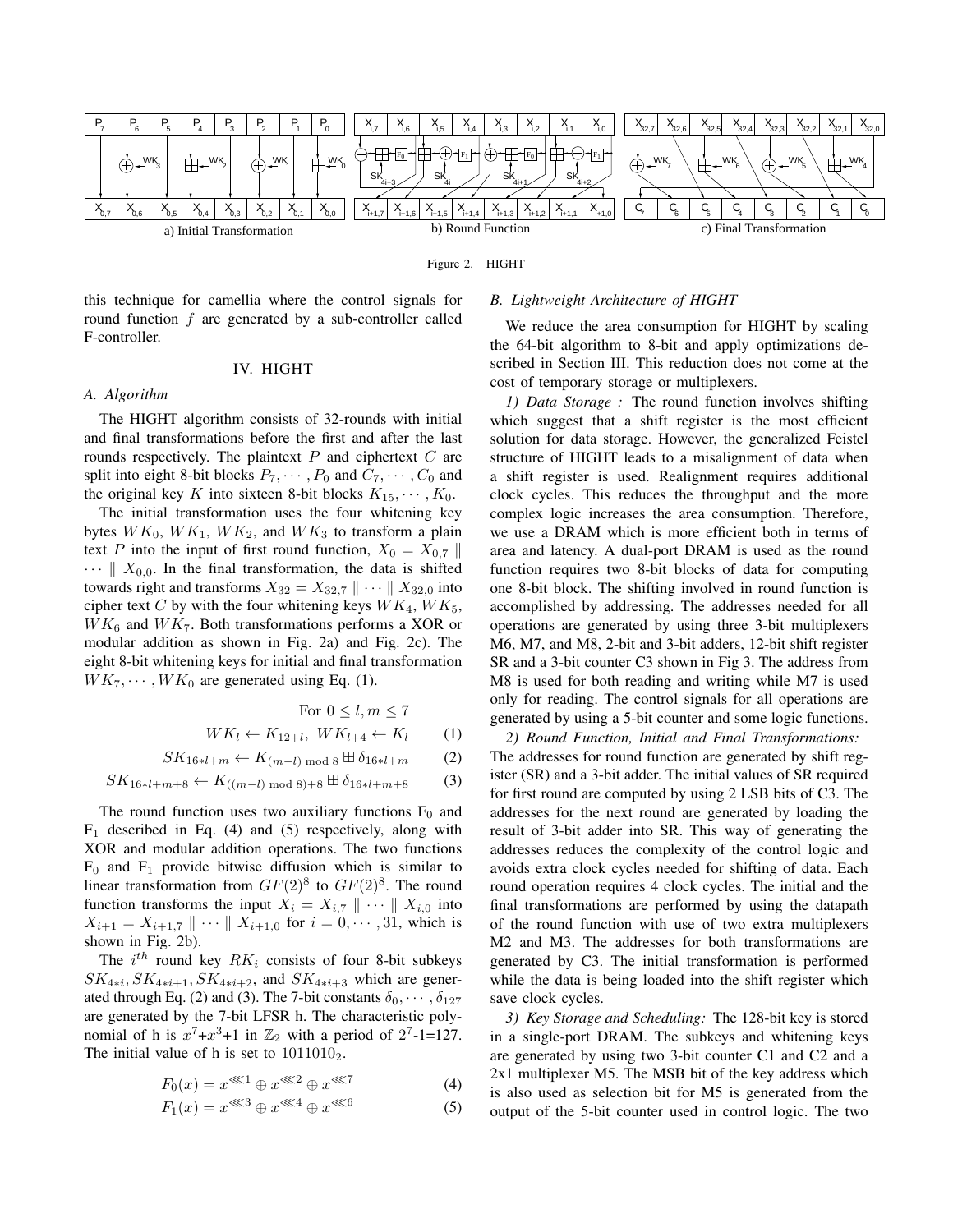

Figure 3. Top level block diagram of HIGHT

3-bit counters are used for addressing instead of one 4-bit counter to accomplish shifting involved in key scheduling.

#### V. PRESENT

#### *A. Algorithm*

The initial state of Present  $b_{63} \cdots b_0$  is defined by the 64-bit plaintext *P*. The round function changes this state in every iteration *i* for  $0 \le i \le 15$  through its three stages: addRoundkey, sBoxLayer and pLayer. The addRoundkey operation XORs the current state  $b_{i,63} \cdots b_{i,0}$  with the  $i^{th}$ round key  $RK_i = rk_{i,63} \cdots rk_{i,0}$  as follows:

For 
$$
0 \leq j \leq 63
$$
:  $b_{i,j} \leftarrow b_{i,j} \oplus rk_{i,j}$ .

The second stage is the non-linear sBoxLayer which consists of 16 copies of a 4-bit to 4-bit S-box. Each S-box is applied to  $S(w_i)$  for  $w_{15}, \dots, w_0$  where  $w_i = b_{4+i+3} || b_{4+i+2} ||$ *b*<sub>4</sub><sup>*i*</sup>+1 *k b*<sub>4*\*i*</sub> for 0 ≤ *i* ≤ 15. The linear bit permutation pLayer is the third stage of the round operation which can be described by Eq. (6).

For 
$$
0 \le i \le 15
$$
  
\n $b_i \leftarrow b_{4\ast i}, \quad b_{i+16} \leftarrow b_{4\ast i+1},$   
\n $b_{i+32} \leftarrow b_{4\ast i+2}, \quad b_{i+48} \leftarrow b_{4\ast i+3}.$  (6)

The current round key  $RK_i$  are the 64 most significant bits (MSB) of the current state of the key register *K*. The round key  $RK_{i+1}$  for the next round  $i+1$  is generated by shifting the key register  $K = k_{127}k_{126}\cdots k_1k_0$  to the left by 61 bits and passing the left most 8-bits through two S-boxes of Present. The 5-bits  $k_{66}k_{65}k_{64}k_{63}$  are XORed with the 5-bit round counter. The resultant 64 MSB of *K* form the round  $key \; bits \; RK_{i+1} = k_{127} \cdots k_{64}.$ 

## *B. Lightweight Architecture of Present*

We achieved area reduction by scaling the 64-bit implementation to a 16-bit implementation and by applying the optimization techniques stated in Section III for several components used in this implementation. Scaling the implementation to 8-bit would decrease the throughput drastically and yield a very small area reduction due to the complexity of the permutation operation. Our implementations of wider



Figure 4. 16-bit datapath of Present

datapaths led to a significant increase in area consumption. The top level datapath is shown in Fig. 4.

*1) Data storage:* The state  $b_{63} \cdots b_0$  is stored in the shift register  $SR<sub>1</sub>$  for the reason specified in III. It performs a 16-bit circular left-shift per clock cycle. We consider the 64-bit shift register as a combination of sixteen 4-bit block 15,*· · ·* ,0. The 16 MSB are tapped out of *SR*<sup>1</sup> for the round operation.

*2) S-box Implementation and Permutation Layer:* The round operation starts by XORing the incoming data with the round key  $RK_i$  and applying the result to four S-boxes. Present's 4-bit to 4-bit S-boxes are implemented in a single LUT each. Our architecture uses four S-boxes for round operations and two for key scheduling. The Permutation function is implemented by using the shift register  $SR<sub>2</sub>$ which performs a shift by 4 bits during round operation and by 16 bits after each round when copying its content into *SR*1. Furthermore, the 16-bit output from the S-boxes is given as input to the blocks 12, 8, 4, and 0 of *SR*2. During first clock cycle of the round operation the 4-bits blocks 15, 11, 7 and 3 are computed from the 16 MSB of  $SR<sub>1</sub>$  and placed in position 12, 8, 4, and 0 of *SR*2. In the subsequent clock cycle *SR*<sup>2</sup> is shifted by 4 bits and blocks 14, 10, 6 and 2 are computed and placed in the now empty positions 12, 8, 4, and 0 of *SR*2. These operations repeat for another two clock cycles to complete the round function. This results in a total of 8 clock cycles for each round operation.

*3) Key Storage and Scheduling:* The key is stored in a 128-bit shift register which performs a 16-bit circular leftshift. The first round key  $RK_1$  is obtained during the first four clock cycles by tapping the 16 MSB from the key and passing them to the *RKGen* function. However, during these four clock cycles the key was shifted by 64-bit. Subsequent round keys require only a shift by 61 bits which is not possible with a 16-bit shifts. We overcome this problem by placing three extra taps on the shift register and using two 3-bit registers A and B along with several multiplexers (see Fig. 5). The 3 bits that were "lost" during generation of the first round key are stored in register A. For subsequent round keys, the value from register A and the 13 MSB from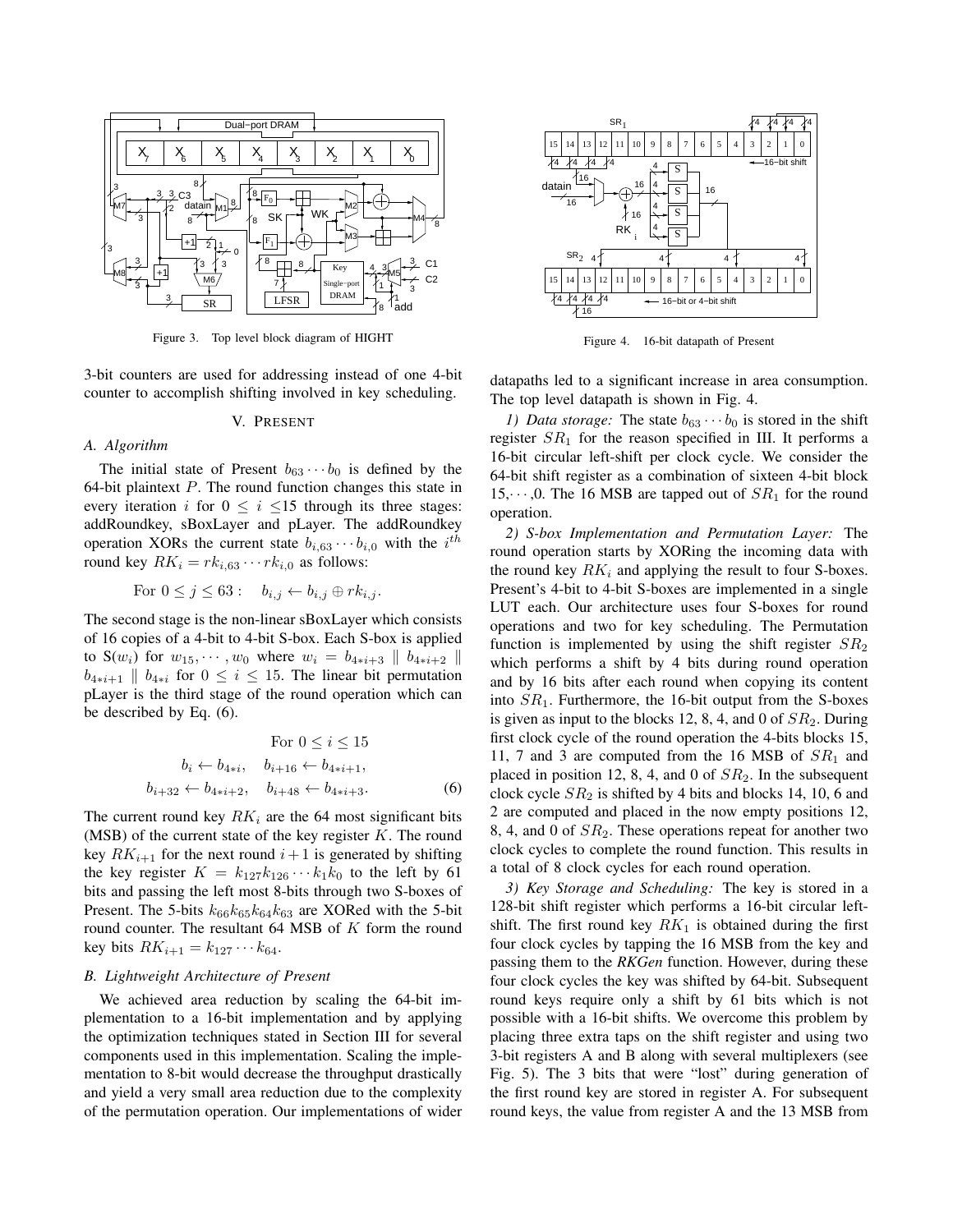

Figure 5. Key scheduling of Present

the key are passed to *RKGen*. However, when generating the round key  $RK_2$  we are facing the same problem of shifting by 64-bit again and compensate by storing three bits in register B. From now on, *RKgen* gets the value from registers B*||*A*||*11 MSB from key. When we write the round keys back into the shift register we take the 3-bit difference into account. Therefore, no additional registers are required for subsequent rounds. The *RKgen* function consists of two S-boxes for S-box operation, a 5-bit XOR to compute the XOR with the round counter, and multiplexers to choose the appropriate bits for round key generation. The output of the *RKgen* function is the round key.

#### VI. IMPLEMENTATION RESULTS

Our designs of HIGHT and Present were described in VHDL, synthesized for the Xilinx Spartan-3 FPGA-XC3S50-5 device using Xilinx ISE 9.2i and simulated with Active HDL 7.2. All results are after place and route. All our cipher implementations operate in electronic code book mode (ECB), are not pipelined, and generate all round keys on the fly without requiring additional clock cycles.

Table I shows the detailed results of our implementations of HIGHT and Present. We also included the implementation results of Camellia and TinyXTEA which were done by our group previously [11], [16]. The results for AES were obtained by using the VHDL code for the ASIC implementation reported in [17] and synthesizing it for our target FPGA. We like to note that this implementation is not optimized for FPGAs. Camellia and AES encrypt blocks of 128-bit data, whereas the other algorithms operate on 64-bit data blocks. Therefore, AES and Camellia implementations require more storage. Furthermore, AES and Camellia have 8x8 S-boxes which occupy 64 slices or 16% and 20% respectively of the total design area in our implementations. Present's 4x4 Sbox occupies only 2 slices. Our implementation of Present uses six S-boxes which occupy 10% of the total design area. AES and TinyXTEA-3 use registers (i.e. flipflops) for data and key storage. Even though the total number of flipflops needed is far smaller than the number of LUTs used, the addressing logic contributes to the area consumption. The Camellia implementation uses 88 SRL-16 elements, which would be capable of storing a maximum of 1,408 bits, to

Table I LIGHTWEIGHT IMPLEMENTATION RESULTS FOR XILINX XC3S50-5

|                     | Flipflops | s   | <b>DRAMs</b> | $-16s$<br>SRI | Slices | Implementation<br>Choices for |             |
|---------------------|-----------|-----|--------------|---------------|--------|-------------------------------|-------------|
| <b>Block Cipher</b> |           |     |              |               |        | Data                          | Key         |
| Present             | 114       | 159 | $\theta$     | 16            | 117    | <b>SRL</b>                    | <b>SRL</b>  |
| <b>HIGHT</b>        | 25        | 132 | 24           | 3             | 91     | <b>DRAM</b>                   | <b>DRAM</b> |
| Camellia [11]       | 164       | 420 | 16           | 88            | 318    | <b>DRAM</b>                   | <b>SRL</b>  |
| TinyXTEA-3 [16]     | 226       | 424 | 0            | 0             | 254    | FF                            | FF          |
| <b>AES</b> [17]     | 338       | 531 | 0            | $\Omega$      | 393    | FF                            | FF          |

store its two 128-bit keys. Unfortunately, the round key generation shifts the key by 15 and 17 bits. This irregular shift requires many additional tapings causing the high number of SRL-16 elements. Implementing shifts in multiples of 8 require less area. The same can be observed in Present's key schedule as its involves 61-bit shifts. HIGHT makes extensive use of DRAM elements for both, data and key storage and uses SRL-16s in its control logic. Present uses SRL-16s for both. DRAM and SRL-16 elements are an ideal choice for storing data and key provided that the algorithm is regular which leads to a simple control logic. Camellia is an example for an algorithm with high irregularity, therefore DRAM and SRL-16 elements cannot be used to full effect. Implementing permutation functions that span more than 8 or 16 bits also increases the area consumption and latency for lightweight implementations in FPGAs.

Table II compares our implementations with Camellia, TinyXTEA-3, AES and the eSTREAM portfolio ciphers [21]. The stream ciphers outperform all block cipher implementations with respect to the throughput/area metric. However, they are defined for 80-bit keys and only MICKEY and Grain offer 128-bit versions. Stream ciphers are still considered immature [21] and only recently the stream cipher F-FCSR-H was removed from the portfolio. AES [19] has the highest throughput of the block ciphers followed by HIGHT. However, HIGHT has a better throughput to area ratio and consumes only half the size and no block rams. For the throughput to area ratio computation we added 300 slices to the area of AES [19] and 140 to AES [18] to compensate for the block ram usage [18]. We realize that AES [19] was implemented on a Spartan II device which can not be compared directly with a Spartan-3 implementation but we doubt that this alone would cause a factor three difference in delay.

## VII. CONCLUSION

Lightweight implementations of cryptographic algorithms for FPGAs is going to become an important research area due to the introduction of FPGAs for battery powered devices. In this paper we introduced the first lightweight implementations of the block ciphers HIGHT and Present on FP-GAs. Our implementation of HIGHT consumes less than 100 slices, encrypts data at 65 Mbps and has a better throughput over area ratio than the previously published lightweight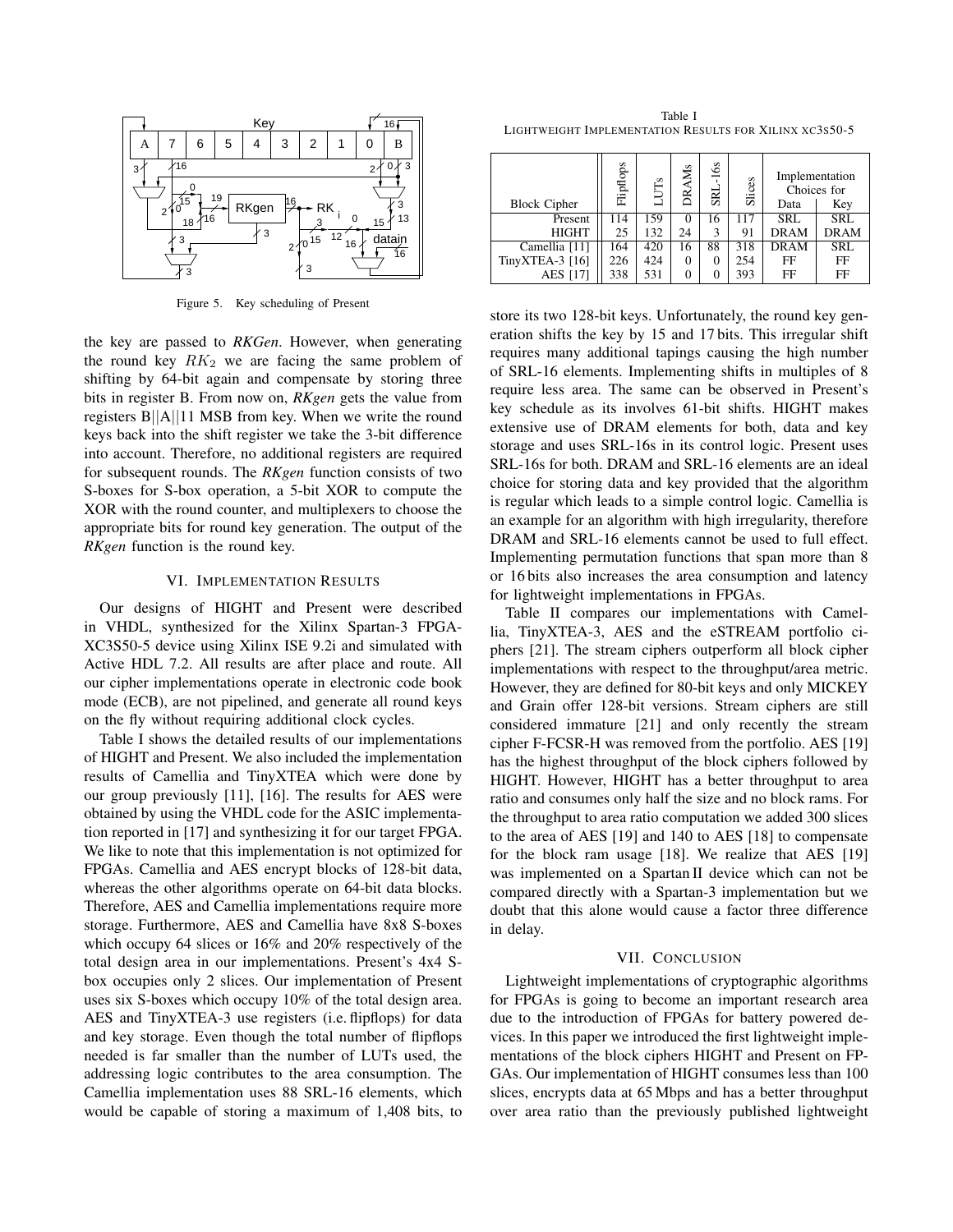Table II RESULTS FOR PRESENT AND HIGHT COMPARED TO OTHER BLOCK CIPHERS AND THE ESTREAM PORTFOLIO CIPHERS ON FPGA

| Design                | Maximum<br>$\rm \overline{1}$<br>Delay | ycles<br>8<br>Clock<br>ᅙ<br>per | Size<br><b>Block</b><br>(bits) | Size<br>Key S | (slices)<br>Area | RAMs<br>Block | Throughput<br>ax<br>(Mbps)<br>$f_m$<br>$\overline{a}$ | Area<br>(Mbps/slice)<br>Throughput/ | Device     |
|-----------------------|----------------------------------------|---------------------------------|--------------------------------|---------------|------------------|---------------|-------------------------------------------------------|-------------------------------------|------------|
| Present               | 8.78                                   | 256                             | 64                             | 128           | 117              | $\Omega$      | 28.46                                                 | 0.24                                | xc3s50-5   |
| <b>HIGHT</b>          | 6.12                                   | 160                             | 64                             | 128           | 91               | $\Omega$      | 65.48                                                 | 0.72                                | $xc3s50-5$ |
| Camellia [11]         | 7.95                                   | 875                             | 128                            | 128           | 318              | $\Omega$      | 18.41                                                 | 0.06                                | $xc3s50-5$ |
| <b>AES</b> [17]       | 14.21                                  | 534                             | 128                            | 128           | 393              | $\Omega$      | 16.86                                                 | 0.04                                | $xc3s50-5$ |
| AES 8-bit [18]        | 14.93                                  | 3900                            | 128                            | 128           | 124              | 2             | 2.2                                                   | 0.01                                | $xc2s15-6$ |
| <b>AES</b> [19]       | 20.00                                  | 46                              | 128                            | 128           | 222              | 3             | 139                                                   | 0.27                                | $xc2s30-5$ |
| TinyXTEA-3 [16]       | 15.97                                  | 112                             | 64                             | 128           | 254              | $\Omega$      | 35.78                                                 | 0.14                                | $xc3s50-5$ |
| Grain v1 [20]         | 5.10                                   |                                 |                                | 80            | 44               | $\Omega$      | 196                                                   | 4.45                                | $xc3s50-5$ |
| Grain 128 [20]        | 5.10                                   |                                 |                                | 128           | 50               | $\Omega$      | 196                                                   | 3.92                                | $xc3s50-5$ |
| <b>MICKEY v2 [20]</b> | 4.29                                   |                                 |                                | 80            | 115              | $\Omega$      | 233                                                   | 2.03                                | $xc3s50-5$ |
| MICKEY 128 [20]       | 4.48                                   |                                 |                                | 128           | 176              | $\Omega$      | 223                                                   | 1.27                                | $xc3s50-5$ |
| Trivium [20]          | 4.17                                   |                                 |                                | 80            | 50               | $\Omega$      | 240                                                   | 4.80                                | $xc3s50-5$ |
| Trivium $(x64)$ [20]  | 4.74                                   |                                 | 64                             | 80            | 344              | $\Omega$      | 13,504                                                | 39.26                               | xc3s400-5  |

implementation of AES [19]. Furthermore, we introduced optimization techniques for lightweight implementations that can also be applied to other algorithms. Investigating the robustness of lightweight implementations against side channel analysis and implementing lightweight asymmetric cryptosystems is future work.

## **REFERENCES**

- [1] J.-P. Kaps, G. Gaubatz, and B. Sunar, "Cryptography on a speck of dust," *Computer*, vol. 40, no. 2, pp. 38–44, Feb 2007.
- [2] D. Hong *et al.*, "HIGHT: A new block cipher suitable for low-resource device," in *CHES 2006*, ser. LNCS, L. Goubin and M. Matsui, Eds., vol. 4249. Springer, 2006, pp. 46–59.
- [3] A. Bogdanov *et al.*, "PRESENT: An ultra-lightweight block cipher," in *CHES 2007*, ser. LNCS, vol. 4727. Springer, 2007, pp. 450–466.
- [4] T. Tuan, S. Kao, A. Rahman, S. Das, and S. Trimberger, "A 90nm low-power FPGA for battery-powered applications," in *FPGA '06*. New York, NY, USA: ACM, 2006, pp. 3–11.
- [5] L. Young-Il, L. Je-Hoon, Y. Younggap, and C. Kyoung-Rok, "Implementation of HIGHT cryptic circuit for RFID tag," *IEICE Electronics Express*, vol. 6, no. 4, pp. 180–186, 2009.
- [6] O. Ozen *et al.*, "Lightweight block cipher revisisted: Cryptanalysis of reduced round PRESENT and HIGHT," in *ACISP*, ser. LNCS, vol. 5594. Springer, 2009, pp. 90–107.
- [7] E. Biham, R. Anderson, and L. Knudsen, "Serpent: A new block cipher proposal," in *FSE 1998*, ser. LNCS, vol. 1372. Springer, January 1998, pp. 222–223.
- [8] *Data Encryption Standard (DES)*, National Institute of Standards and Technology, FIPS Publication 46-3, Oct 1999.
- [9] M. Wang, "Differential cryptanalysis of reduced-round PRESENT," in *AFRICACRYPT 2008*, ser. LNCS, S. Vaudenay, Ed., vol. 5023. Springer, 2008, pp. 40–49.
- [10] B. Collard and F.-X. Standaert, "A statistical saturation attack against the block cipher PRESENT," in *CT-RSA*, ser. LNCS, vol. 5473. Springer, 2009, pp. 195–210.
- [11] P. Yalla and J.-P. Kaps, "Compact FPGA implementation of Camellia," in *FPL 2009*, M. Daněk, J. Kadlec, and B. Nelson, Eds. IEEE, Aug. 2009, pp. 658–661.
- [12] M. Rawski, H. Selvaraj, and T. Luba, "An application of functional decomposition in ROM-based FSM implementation in FPGA devices," *J. Syst. Archit.*, vol. 51, no. 6-7, pp. 424–434, 2005.
- [13] V. Skylarov, "Synthesis and implementation of RAM-based finite state machines in FPGAs," in *FPL '00*, ser. LNCS, R. W. Hartenstein and H. Grünbacher, Eds., vol. 1896. Springer-Verlag, 2000, pp. 718–728.
- [14] I. García-Vargas *et al.*, "Rom-based finite state machine implementation in low cost FPGAs," in *ISIE*. IEEE, June 2007, pp. 2342–2347.
- [15] A. Tiwari and K. A. Tomko, "Saving power by mapping finite-state machines into embedded memory blocks in FP-GAs," in *DATE '04*. IEEE Computer Society, 2004, p. 20916.
- [16] J.-P. Kaps, "Chai-tea, cryptographic hardware implementations of xTEA," in *INDOCRYPT 2008*, ser. LNCS, D. Chowdhury, V. Rijmen, and A. Das, Eds., vol. 5365. Springer, Dec 2008, pp. 363–375.
- [17] J.-P. Kaps and B. Sunar, "Energy comparison of AES and SHA-1 for ubiquitous computing," in *EUC-06*, ser. LNCS, vol. 4097. Springer, Aug 2006, pp. 372–381.
- [18] T. Good and M. Benaissa, "AES on FPGA from the fastest to the smallest." in *CHES 2005*, ser. LNCS, J. R. Rao and B. Sunar, Eds., vol. 3659. Springer, 2005, pp. 427–440.
- [19] P. Chodowiec and K. Gaj, "Very compact FPGA implementation of the AES algorithm," in *CHES 2003*, ser. LNCS, vol. 2779. Springer, Sep. 2003, pp. 319–333.
- [20] D. Hwang *et al.*, "Comparison of FPGA-targeted hardware implementations of eSTREAM stream cipher candidates," in *SASC Workshop 2008*, Feb 2008, pp. 151–162.